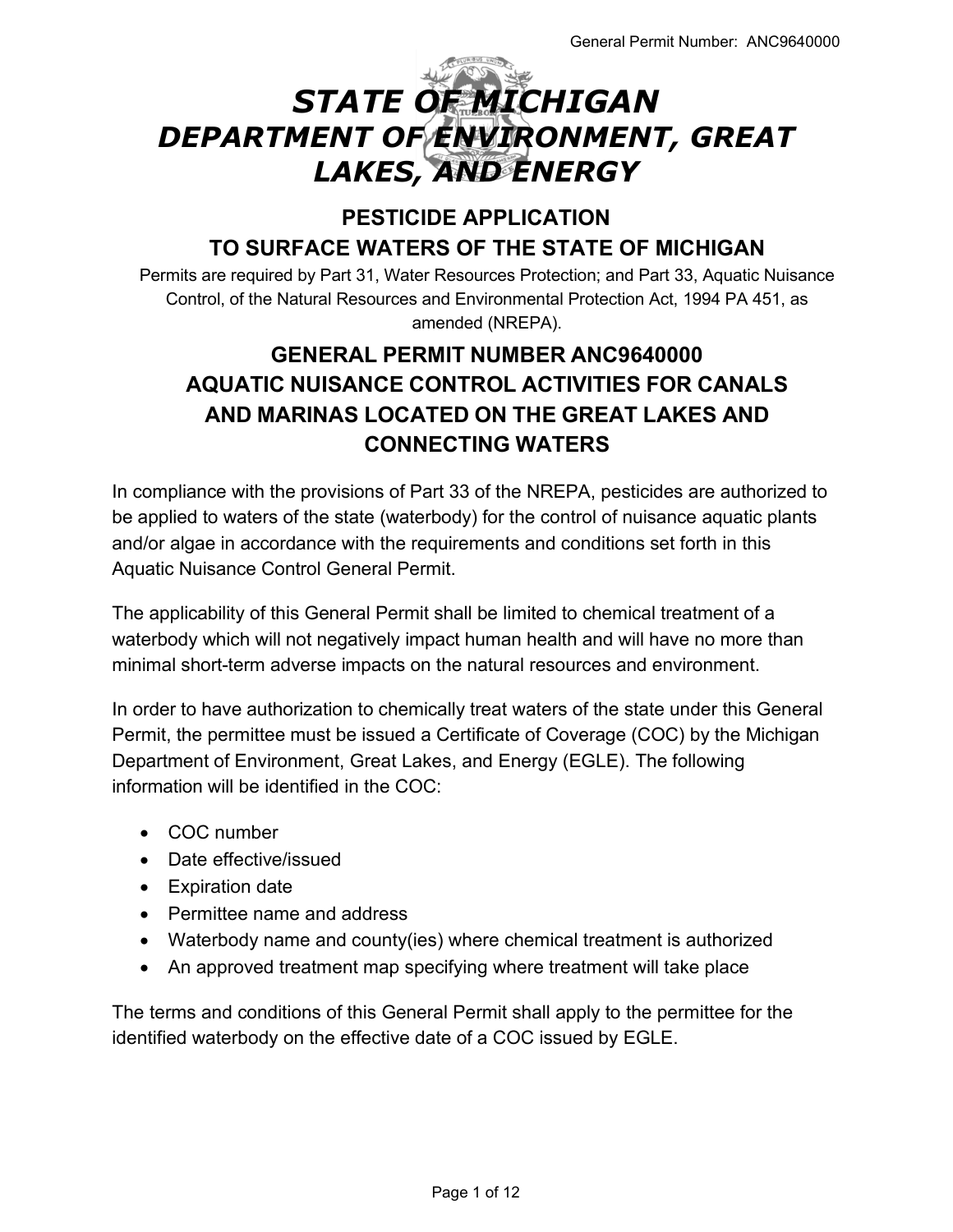All submissions and notifications to EGLE as required by this General Permit shall be accomplished through the MiWaters permitting database.

For additional information or questions regarding this General Permit, please contact EGLE's Aquatic Nuisance Control (ANC) Program at EGLE, Water Resources Division, P.O. Box 30458, Lansing, Michigan 48909-7958; by telephone at 517-284-5593; by email at [EGLE-WRD-ANC@Michigan.gov;](mailto:EGLE-WRD-ANC@Michigan.gov) or visit the ANC website at: [Michigan.gov/ANC.](http://www.michigan.gov/anc)

**This permit takes effect on January 1, 2022. The provisions of this General Permit are severable**. **This permit shall expire on December 31, 2025.** 

**Issued: November 17, 2021**

Original signed by Amanda Bosak, Supervisor Water Quality and Aquatic Nuisance Control Permits Unit Water Resources Division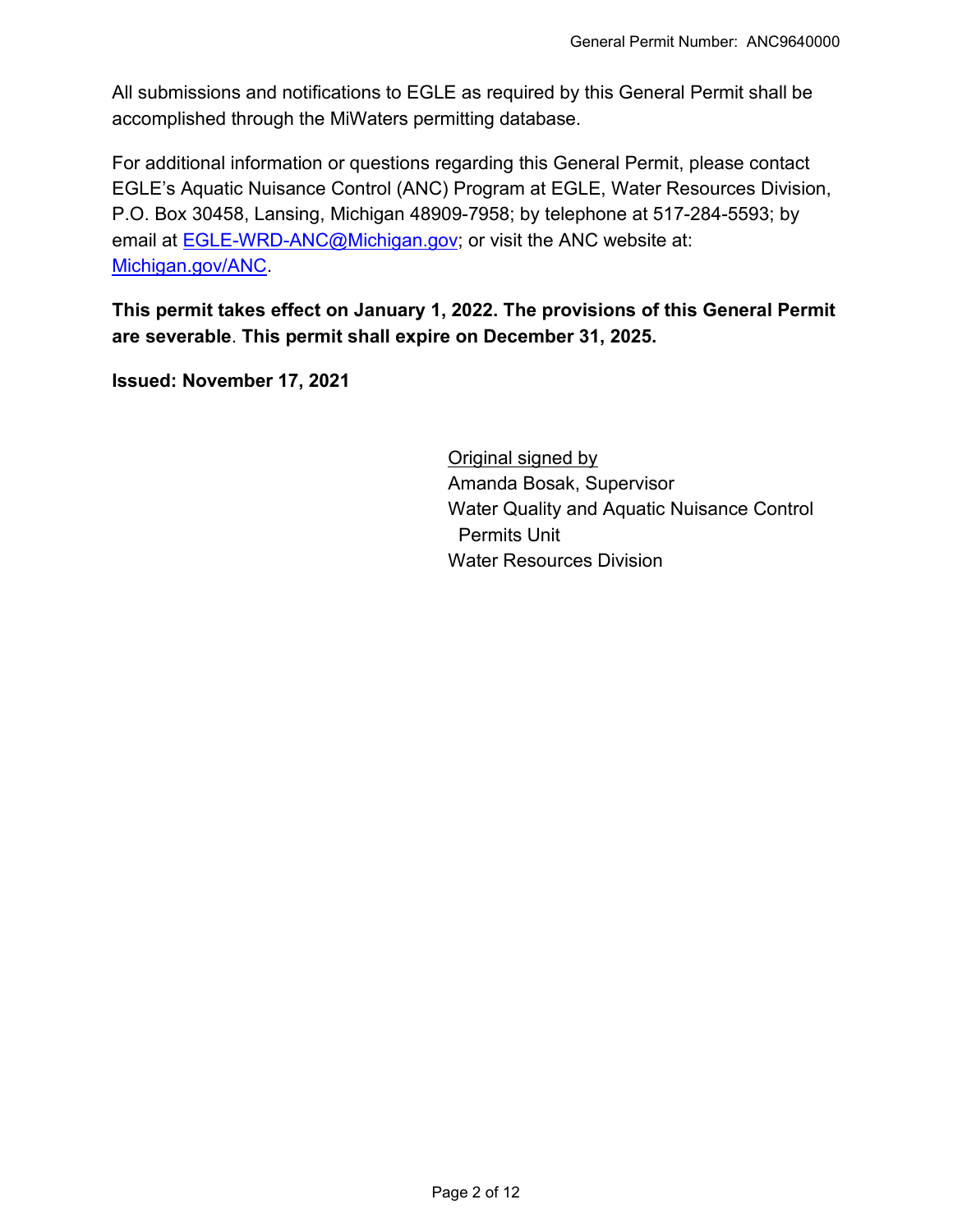# **Section A. Annual Fee for Certificates of Coverage that Cover More than One Year**

In accordance with Section 3309 of Part 33, the permittee shall make payment of an annual fee to EGLE by April 1 or prior to the first treatment for each year covered by a multi-year COC issued under this General Permit. The annual fee is equal to the initial COC application fee. The annual fee shall be submitted through the "ANC Annual Fee" Schedule of Compliance in the MiWaters permitting database.

#### **Initial COC Application Fee: \$75.00**

#### **Section B. Qualified Sites**

A canal or marina qualifying for approval to be chemically treated under this General Permit must meet all of the following criteria:

- An individual canal system or marina facility (private, commercial or municipal) contiguous to a Great Lake or the connecting waters (Detroit River, Lake St. Clair, St. Clair River or St. Mary's River)
- Dredged from uplands or leased state bottomlands enclosed by a breakwater
- Minimal to no flow conditions expected within the canal or marina
- Has no contiguous wetlands associated with the canal or marina
- Is not associated with a designated trout stream
- Does not have federal or state endangered, or threatened species pursuant to Part 365 of the NREPA, or critical habitat, associated with it
- Has been identified by EGLE as being able to receive an appropriate level of protection under this general permit
- Is listed in the document titled "Canals and/or Marinas currently eligible for authorization under a COC"

The current list of canals and marinas approved for treatment under this General Permit is available from EGLE upon request or by using this link [Michigan.gov/ANC](http://www.michigan.gov/anc) and following these instructions: under the topic "Application & Permit Information," select "General Permits and Pre-Approved Lists of Specific Waterbodies Eligible for Certificates of Coverage (COC)," and then select "Canals and/or Marinas currently eligible for authorization under a COC."

#### **Section C. Authorizations and Coverage Provisions**

#### **1. Authorized Areas**

In accordance with Sections 3308 and 3311 of Part 33, chemical treatment for control of nuisance aquatic plants and algae is authorized only to waters of the state as defined by this General Permit, specified by the issued COC, and to areas delineated on the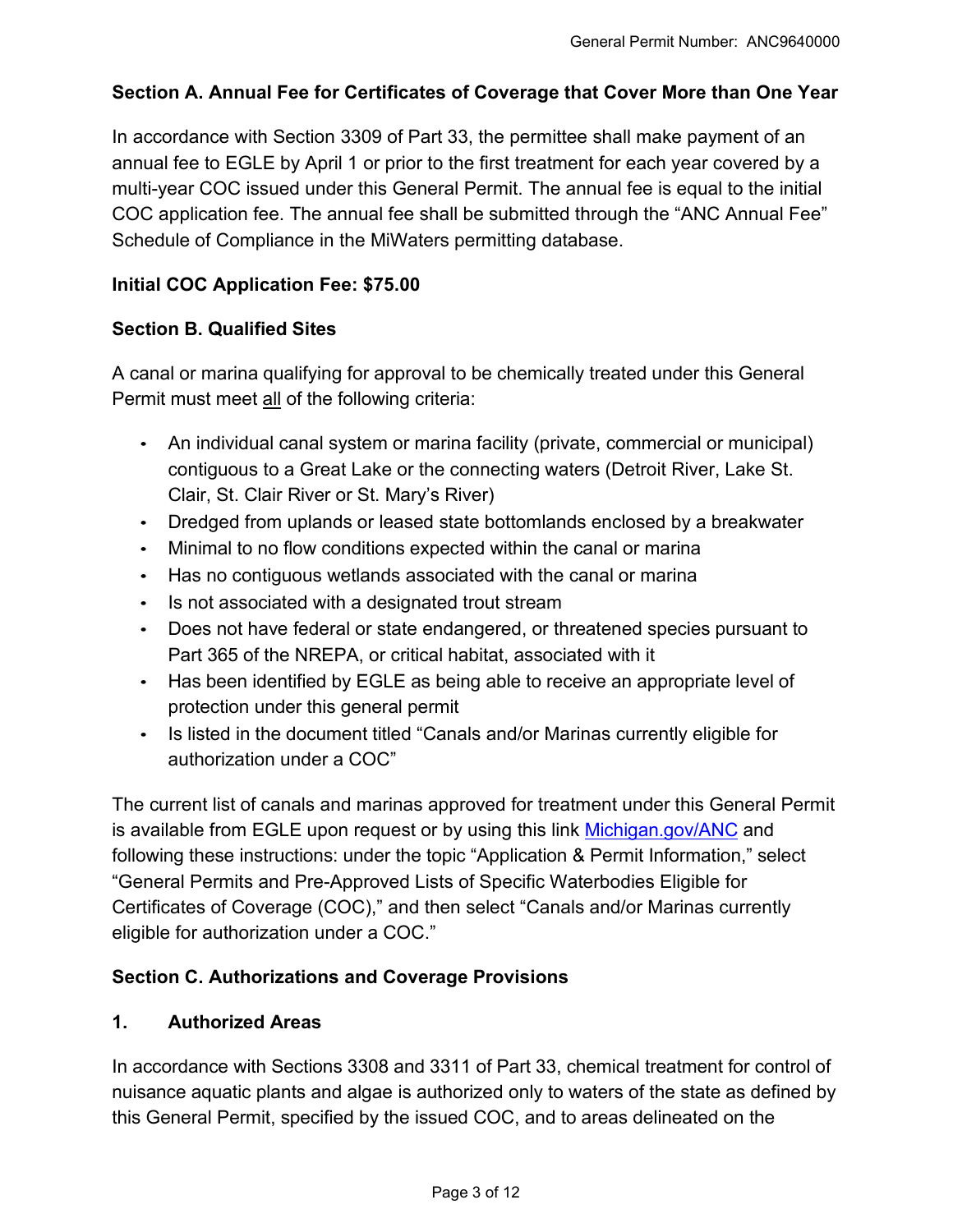approved treatment map attached to the COC, or through an expansion due to an infestation of an adjacent area.

Areas where chemical treatment for control of nuisance aquatic plants and algae is approved must be either under the legal control of the permittee or the party(ies) who has/have granted the permittee authority to treat, or otherwise under legal control as specified in Section 3308 of Part 33.

#### **2. Chemical Application**

The permittee shall comply with this permit and all pesticide label instructions to protect self, others, and the environment. The label is provided with the pesticide container and includes requirements for the safe and effective use of the pesticide; and may suggest ways to avoid unintended impacts to human health and the environment. Pesticide labels are federally approved legal documents and their requirements are enforced under both federal and state laws.

The permittee may apply only those specific chemical products that are approved by EGLE and listed on the chemical table titled "Chemicals Approved for Use Under the Aquatic Nuisance Control General Permit for Canals and Marinas Located on the Great Lakes and Connecting Waters." This chemical table is available from the ANC Program upon request or by using this link [Michigan.gov/ANC](https://www.michigan.gov/egle/0,9429,7-135-3313_3681_3710---,00.html) and following these instructions: under the topic "Application & Permit Information," select "General Permits and Pre-Approved Lists of Specific Waterbodies Eligible for Certificates of Coverage (COC)," and then select "Chemicals Approved for Canals and/or Marinas."

The application of chemical pesticides to the areas identified on the approved treatment map(s) is restricted to the stated maximum application rates listed in the table. This rate may be lower than the maximum allowed under the federal product label. The maximum total amount of each chemical applied to the treatment site shall be based upon the application rates in the table, the actual area of treatment, the average depth of the treatment area, the treatment timing and location, plant or algae density, the target chemical concentration in the water, and the target species, or as otherwise indicated by the product label.

Some chemical products may require special applicator certifications. Refer to the federal product label for applicator certification requirements.

#### **3. Treatment Intervals**

With few exceptions, the products approved for use in Section C.2. of this General Permit have a minimum length of time required between each treatment in the same area(s) of impact, in accordance with the federal product label. Some of the federal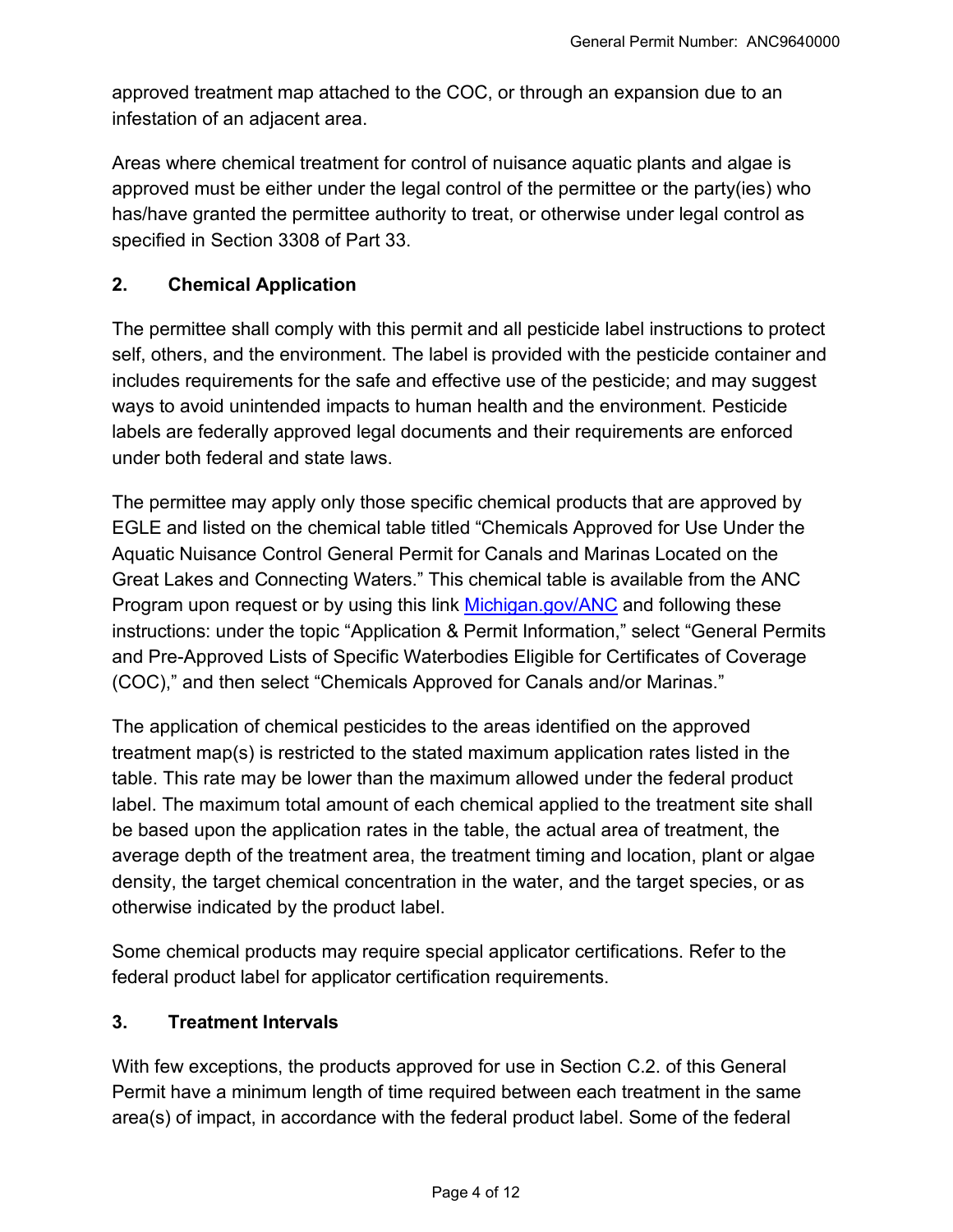product labels also have limits on the total amount of chemical applied annually per treatment area. Follow the federal treatment interval and annual limits. Further restrictions are outlined in Section C.4. of this permit.

#### **4. General Conditions**

Do not chemically treat within 50 feet of any outlet or opening to the Great Lakes or connecting waters.

Multiple products with the same active ingredient are approved by this permit. Do not apply multiple formulations of the same active ingredient that, in combination, exceed 1) either of the product label application rates and/or active ingredient concentration for the target species and site conditions, or 2) the approved application rate on this permit if it is lower than the maximum label rate.

With few exceptions, the federal labels for aquatic herbicides require setback distances from active surface water intakes used for potable drinking water. Such intakes exist in inland lakes and along the Great Lakes and connecting waters and serve as drinking water sources for some communities. Refer to the specific product label for setback requirements or guidelines prior to application of these products. Contact the local drinking water authority in proximity to the treatment site if you are unsure about the local drinking water source and location of an intake.

Application of any herbicide on a per-acre basis in shallow areas may result in a concentration of active ingredient exceeding the federal label maximum, which could result in unacceptable impacts to non-target organisms. The per-acre chemical amount must be adjusted to the depth of water being treated. Consult the federal product label to ensure proper application.

Upon receipt of written notification from EGLE, the permittee may be required to fulfill any of the following requirements:

- Conduct the chemical treatment only when an EGLE representative is present.
- Notify EGLE not less than two (2) business days in advance of chemical treatment.
- Submit an accurate map or written description of the exact locations where each chemical was applied to EGLE within 24 hours of the completion of each treatment.
- $\bullet$  In addition to the normally required notification, also notify other person(s) specified by EGLE.
- Satisfy additional reporting requirements (instead of, or in addition to, the requirements listed below in Section D).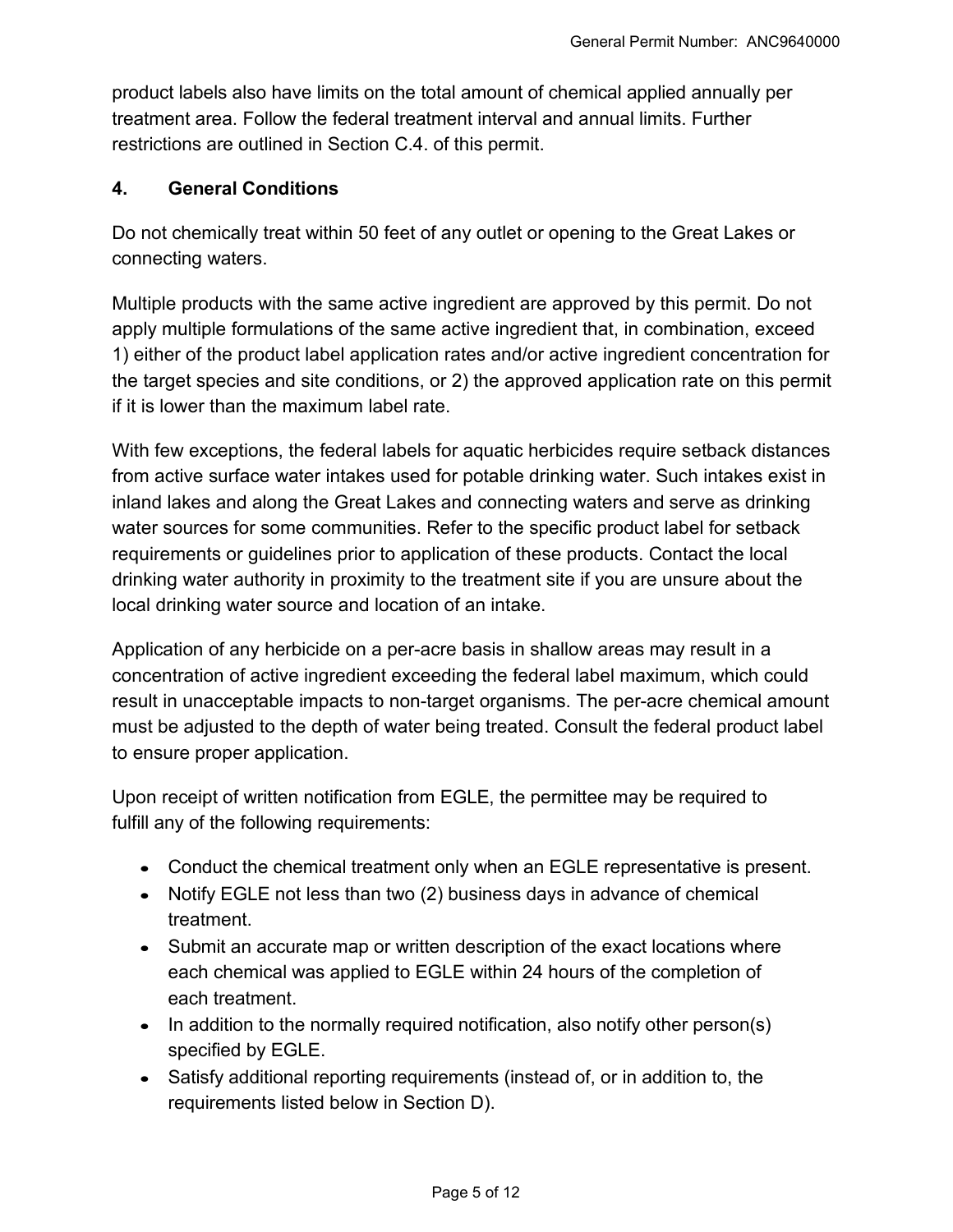- Allow EGLE or its representative to collect a sample of the chemical(s) used before or during any chemical treatment.
- Apply chemicals so that swimming restrictions are not imposed on any Saturday, Sunday, or state-declared holiday.
- Take special precautions to avoid or minimize potential impacts to human health and safety, the environment, and non-target organisms.
- Perform water residue analysis to verify the chemical concentrations in the waterbody according to a frequency, timing, and methodology approved by EGLE.
- Any other requirements determined by EGLE as necessary to protect the natural resources or the public health and safety, to prevent economic loss or impairment of recreational uses, to protect non-target organisms, or to help ensure control of the aquatic nuisance.

# **Specific Product Restrictions**

Chelated Copper:

Treatment of wild celery (*Vallisneria americana*) with a chelated copper herbicide product shall not occur more than two (2) times per year within the same treatment area.

## Endothall:

The use of Hydrothol 191 Granular to control submerged macrophytes is restricted to a one-time only treatment after July 15. Treatment shall not exceed a total maximum area of 10 percent of the canal or marina and shall also not exceed 20 feet of canal frontage per residentially developed parcel, or no more than 30 percent of the nearshore frontage for marinas. Near-shore frontage is defined as areas less than five (5) feet deep.

The use of Hydrothol 191 Granular herbicide has been approved by this General Permit at a rate in excess of 0.3 parts per million and, according to the federal product label, may be toxic to fish under certain conditions. The federal product label suggests that treatment be conducted by a certified pesticide applicator. Per federal product label, the product shall be applied evenly in narrow margins or stripes to control target plants so that fish are not killed and apply product from the shoreline out, so fish are not trapped.

# Colorants:

The use of water dye at the tracer rate is allowed by this General Permit. Tracer amount is defined in the Approved Chemical Table referenced in Section C.2. The use of water dye at the colorant application rate is prohibited under this General Permit.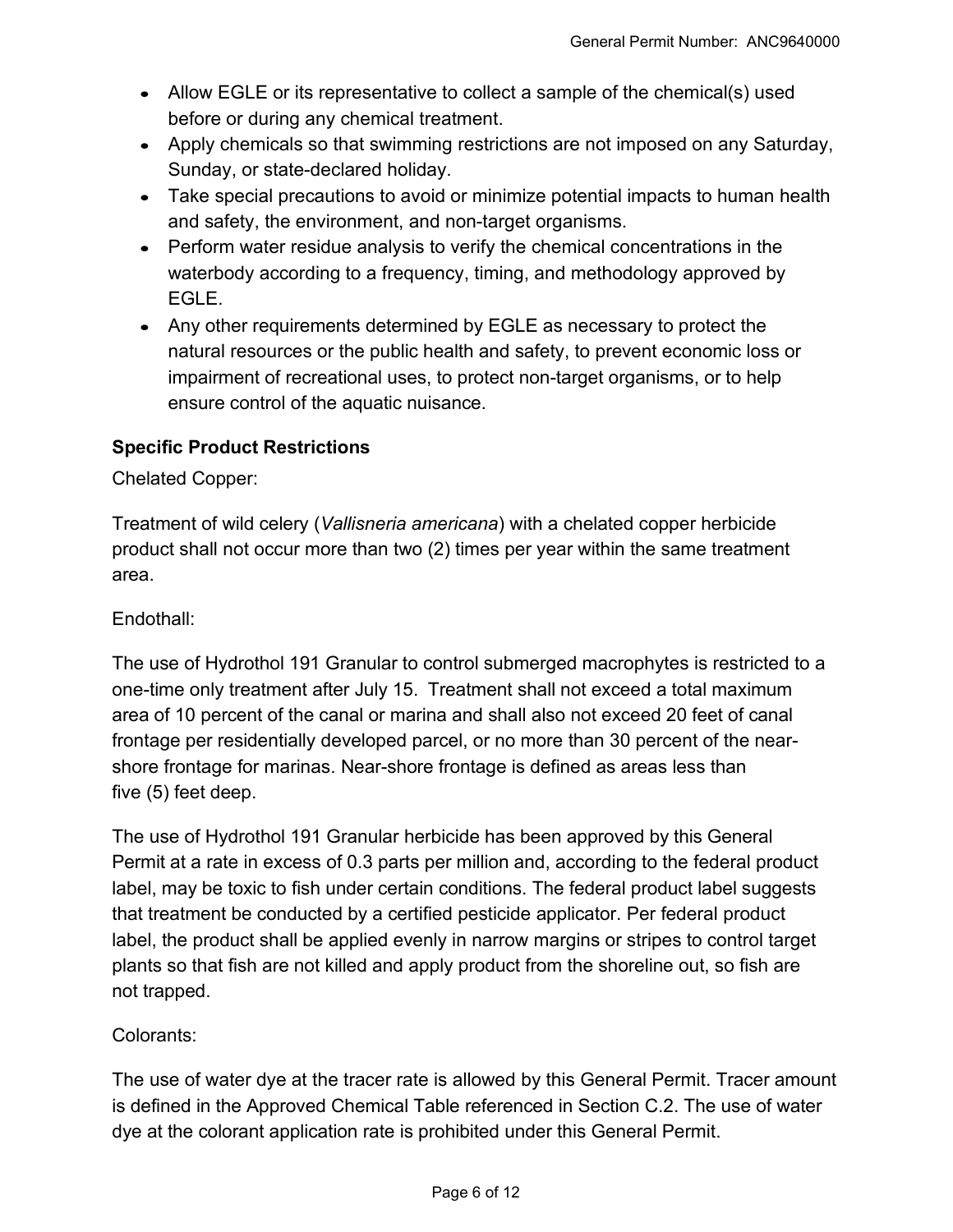Water dyes that are labeled as herbicides (e.g., Aquashade®, Admiral®, Pond Care Algae Blocker®) are prohibited under this General Permit.

Imazapyr and carfentrazone:

Application of products containing imazapyr and carfentrazone can be made only by federal or state agencies, such as Water Management District personnel, municipal officials and the U.S. Army Corps of Engineers, or those applicators who are licensed or certified as aquatic pest control applicators and are authorized by the state or local government.

#### **5. Notification and Posting Requirements**

#### **Expansion Notification**

Section 3311 (3) of Part 33 allows a permittee to expand the area of impact, without a formal revision of the treatment area, beyond that authorized in the COC issued under this General Permit to include adjacent (as defined in Section F. Definitions) areas of the same waterbody or treatment area that became infested after the application was submitted. These areas allowed for expansion, without a formal revision, include only infestations of non-native species*,* as defined in Section F. Definitions. The expansion treatment must use the same chemicals and application rates as those currently authorized in the permit.

The permittee shall submit: 1. a notification of an impending expansion treatment, and 2. an expansion report.

- 1. Notification of impending expansion treatment If expanding the area of impact for treatment of an infestation, the permittee shall notify EGLE prior to the initial treatment of the expansion area. This notification may be submitted by telephone at 517-284-5593 or by e-mail at [EGLE-WRD-ANC@Michigan.gov,](mailto:egle-wrd-anc@michigan.gov) except in the following situation:
	- a) The treatment area expansion is proposed in a waterbody or treatment area that is located within or along the shoreline of the Great Lakes or inland waters in a municipality or township on the list in Appendix A; which can be found by using this link [Michigan.gov/ANC](http://www.michigan.gov/anc) and following these instructions: under the topic "Application & Permit Information", select "Appendix A – List of Municipalities for the Purpose of Notification."

In this situation, the permittee shall complete the "ANC Pre-Expansion Notification" Schedule of Compliance in the MiWaters permitting database not less than two (2) full business days before the planned treatment of the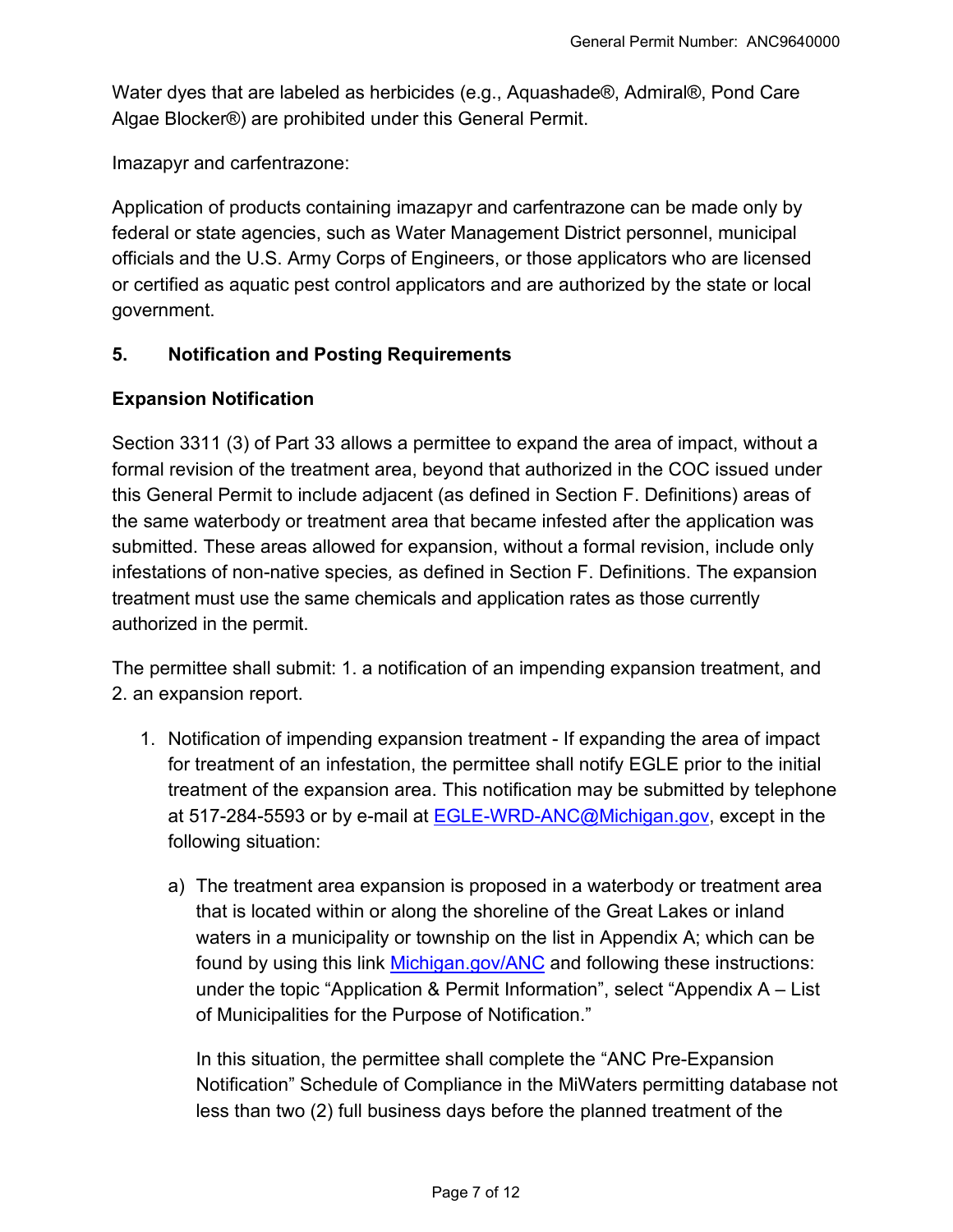expanded area. This notification shall include a map of the proposed expansion area(s), a list of chemical(s) to be applied, the date and time of anticipated treatment, written authorization to treat, and contact information for the on-site chemical applicator. EGLE has two (2) business days to notify the permittee of any specific concerns about the proposal.

2. Expansion Report Form - The permittee shall complete the "ANC Treatment Expansion Report" Schedule of Compliance in the MiWaters permitting database not later than 15 days following the initial expansion treatment.

#### **Treatment Notification**

The permittee is required to notify, in writing, an owner of any waterfront property on the permitted treatment site within 100 feet of the area of impact, not less than seven (7) days, and not more than 45 days, before each initial chemical treatment of the calendar year, in accordance with Section 3310(h) of Part 33. If the owner is not the occupant of the waterfront property or the dwelling located on the property, then the owner is responsible for notifying the occupant. This notification requirement also applies to each new, or expanded, area of impact added during the calendar year. Notification records shall include at a minimum: a complete list of who received notification, the method used for notification distribution, the date notification was sent or delivered, and a record of barriers to notification.

#### **Posting Requirements**

Notice of the chemical application must be posted prior to each chemical application and shall remain posted for a minimum of 24 hours or until all water use restrictions have expired, whichever is later, in accordance with Section 3310(d) of Part 33. Alternate posting locations may be approved on a case-by-case basis by EGLE upon written request from the permittee. The written request must explain the necessity for alternative posting locations and a description of the proposed posting locations, including a map for clarification. An alternate posting request shall be submitted through the MiWaters permitting database as an attachment to the permit application or revision request.

The brand name and water use restrictions listed on the label for the specific product used shall be included on the posting sign. In addition, a 24-hour water use restriction for swimming or entry shall be indicated for all chemical applications, except for copperbased algae treatments and dyes when approved for use as a tracer or marker. A posting sign template is available at [Michigan.gov/ANC](http://www.michigan.gov/anc) and following these instructions: under the topic "Application & Permit Information," select "Posting Sign."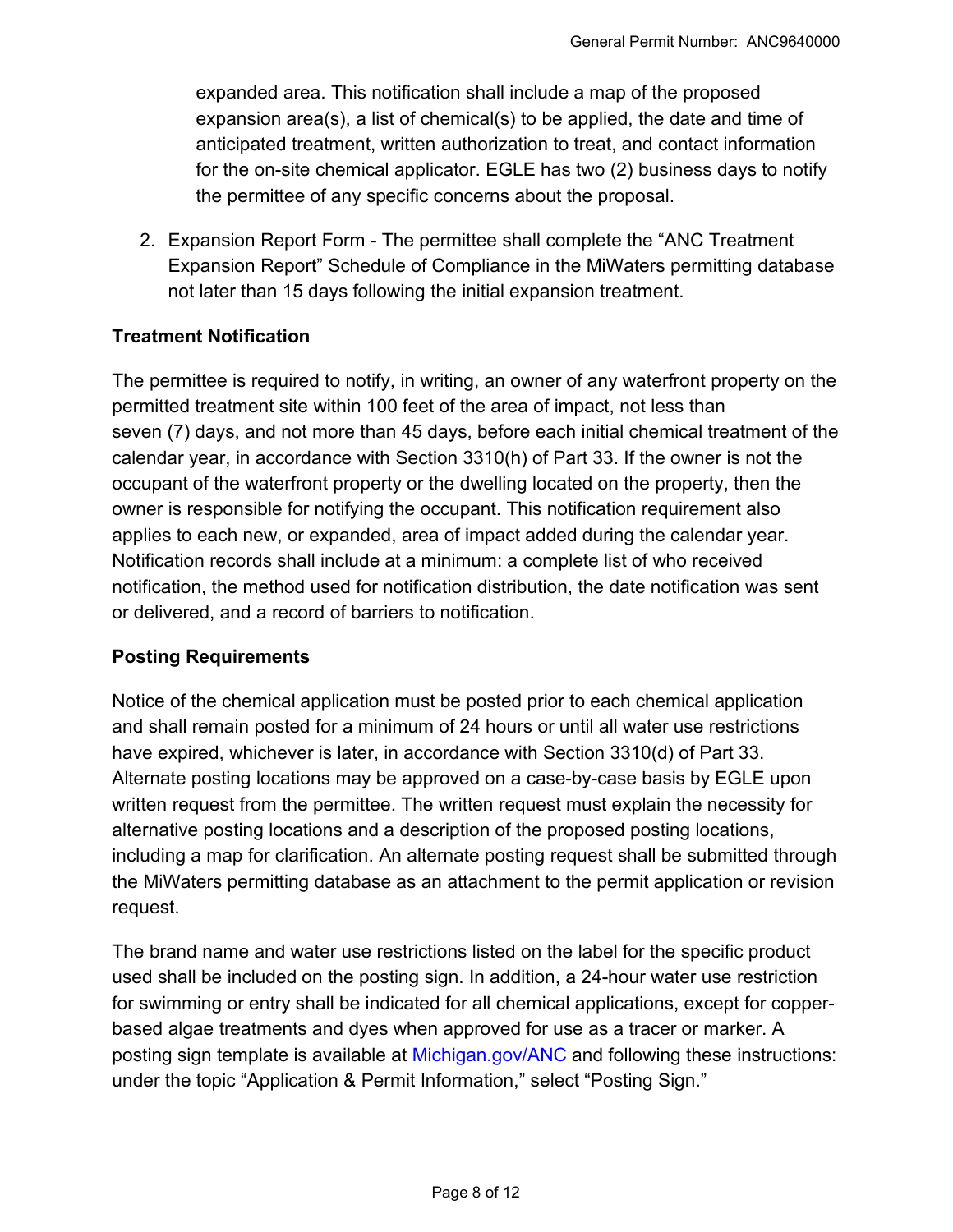# **Section D. Reporting and Recordkeeping**

## **1. Release of Product and Adverse Incident Reporting and Documentation**

If product release outside of the approved treatment area(s) or downstream of a treated waterbody is suspected or confirmed, and/or if any fish or wildlife damage or significant non-target plant impacts occur in association with any chemical application, the permittee is required to immediately contact EGLE's 24-hour Pollution Emergency Alerting System (PEAS) telephone number, 1-800-292-4706.

If any fish or wildlife damage or significant non-target plant impacts occur in association with any chemical application, the permittee is also required to notify the EGLE's ANC program at [EGLE-WRD-ANC@Michigan.gov](mailto:egle-wrd-anc@michigan.gov) during regular business hours. Upon receiving the notification, the "ANC Notification of Human or Resource Impacts" Schedule of Compliance (SOC) will be added to the corresponding COC in the MiWaters Permitting Database and the permittee shall complete the SOC.

#### **2. Treatment Report**

A complete treatment report including date(s) of application, chemical name(s), United State Environmental Protection Agency (EPA) registration number(s), application rate(s), actual treatment area, average water depth, amount(s) of chemical(s) applied, target plant species, weather conditions at time of application, and treatment map(s) indicating the area(s) of impact shall be submitted via the "ANC Treatment Report" Schedule of Compliance in the MiWaters permitting database not later than November 30 of each year that this permit is in effect, even if treatment is not undertaken.

#### **3. Record Retention**

The permittee shall keep written or electronic records as required in this permit. These records must be accurate, complete, and sufficient to demonstrate compliance with the conditions of this permit. All records shall be made available within two (2) calendar days to EGLE upon request, or within a time frame agreed upon by EGLE and the permittee.

The permittee shall obtain and maintain written permission, as described in Section E.6 from each bottomland owner in the area of impact for a minimum of one (1) year from the expiration date of the COC issued under this General Permit, unless exempt under Section 3308 of Part 33.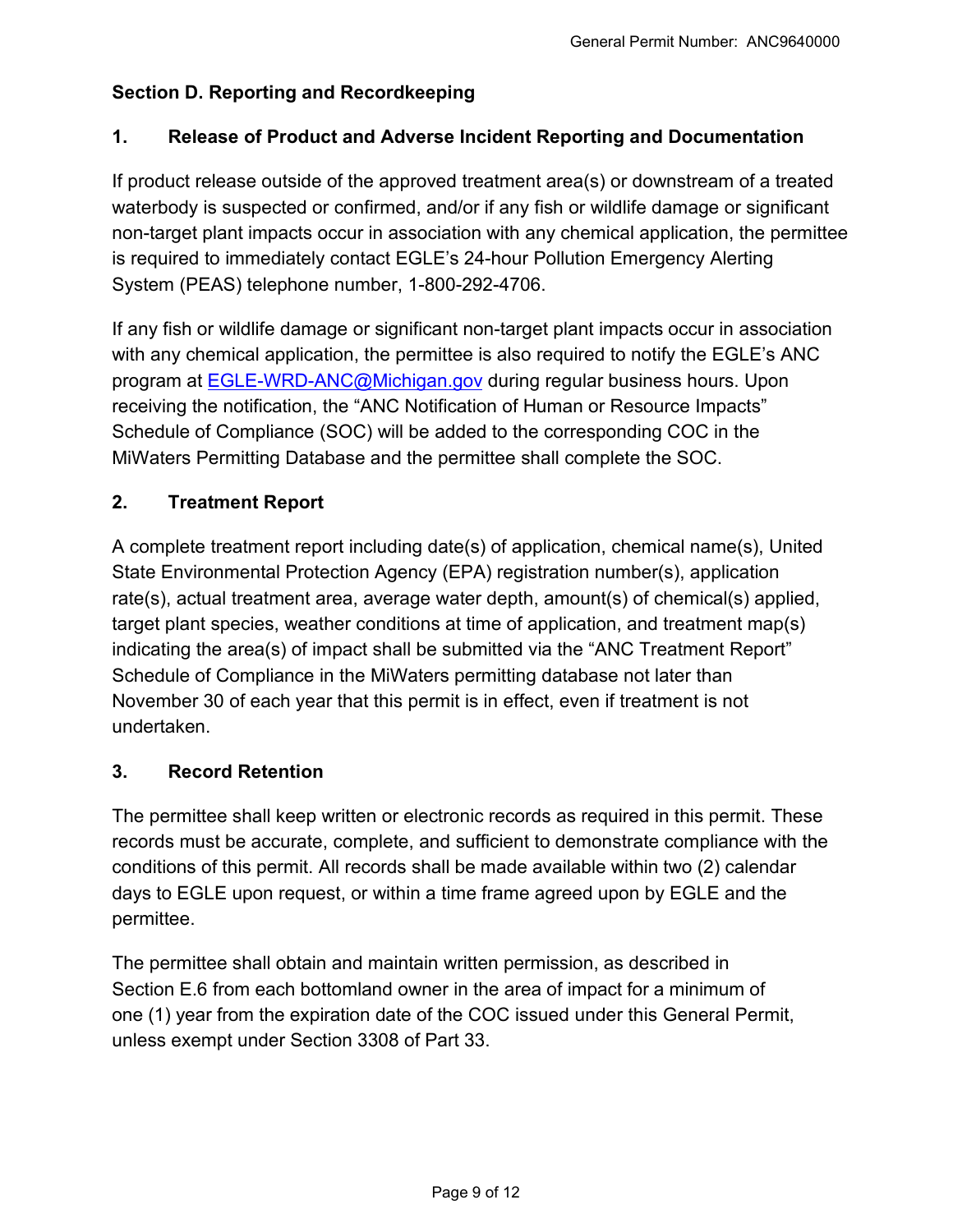All other records shall be retained for a minimum of one (1) year beyond the expiration date of the COC issued under this General Permit.

# **Section E. Liability**

#### **1. Noncompliance**

The receipt of this COC in MiWaters confirms the permittee's acceptance and agreement to comply with all terms and conditions of this General Permit. Noncompliance with these terms and conditions of the General Permit, shall be cause for the modification, suspension, or revocation of the COC, in whole or in part. If the permittee does not accept the terms and conditions of the General Permit the permittee shall submit a request for a termination of this COC in the MiWaters permitting database. Further, EGLE may initiate criminal and/or civil proceedings to correct deficiencies, protect public health and natural resources, and secure compliance with statutes.

Federal pesticide label requirements are incorporated into this permit by reference. Violation of federal pesticide label requirements is considered a violation of this permit.

The issuance of this General Permit does not authorize violation of any federal, state or local laws or regulations, nor does it obviate the necessity of obtaining such permits, including any other EGLE permits, or approvals from other units of government, as may be required by law.

Nothing in this permit shall be construed to preclude the initiation of any legal action or relieve the permittee from any responsibilities, liabilities, or penalties to which the permittee may be subject under the Endangered Species Act of 1973 (Title 16 of the United States Code, Section 1531 et seq.), or Part 365, Endangered Species Protection, of the NREPA.

# **2. Property Rights**

This General Permit does not convey property rights in either real estate or material, nor does it authorize any injury to private property or invasion of public or private rights.

#### **3. Indemnification**

The permittee shall indemnify and hold harmless the State of Michigan and its departments, agencies, officials, employees, agents and representatives for any and all claims or causes of action arising from acts or omissions of the permittee, or employees, agents, or representatives of the permittee, undertaken in connection with this General Permit. This General Permit shall not be construed as an indemnity by the State of Michigan for the benefit of the permittee or any other person.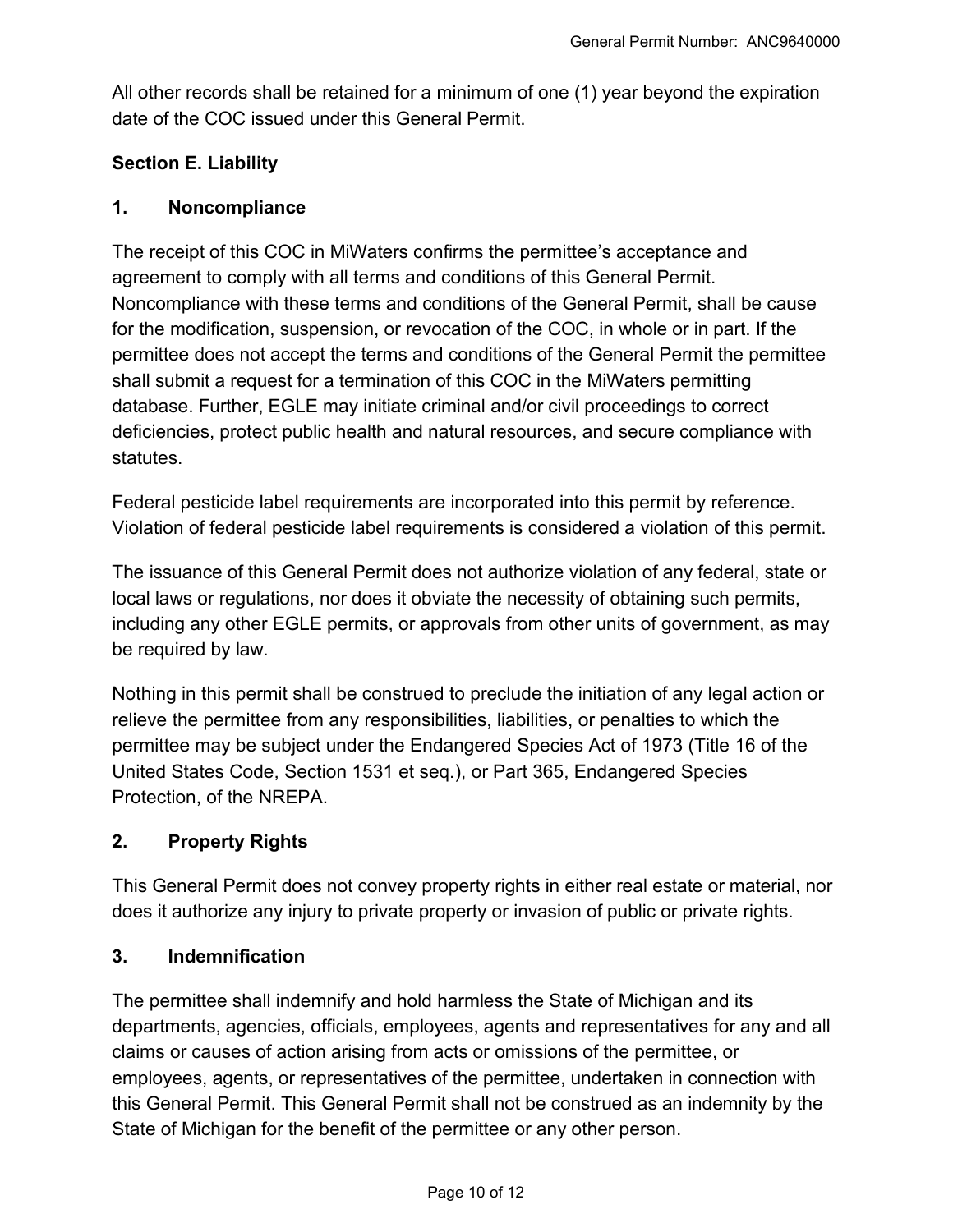# **4. Right of Entry**

The permittee shall allow EGLE the following actions upon the presentation of credentials:

- To enter upon the permittee's premises where application equipment is located or in which any records are required to be kept under the terms and conditions of this permit
- To copy any records required to be kept under the terms and conditions of this permit
- To inspect equipment for use under this permit
- To sample chemicals and discharges

# **5. Laboratory and Analytical**

When required by this permit or per the pesticide product label, laboratory analytical methods, practices and product or water sampling techniques shall be performed in accordance with standard laboratory guidelines. The permittee shall periodically calibrate and maintain all monitoring instrumentation at necessary intervals to ensure accuracy of measurements. When outside contractors or volunteers perform sampling and analysis, the permittee shall ensure that said contractors or volunteers are sufficiently qualified to perform the required sampling and analysis, and that the quality control measures listed above are properly executed. All records shall be made available within two (2) calendar days to EGLE upon request, or within a time frame agreed upon by EGLE and the permittee.

# **6. Permission to Treat**

The permittee shall obtain authorization to chemically treat the proposed area of impact by obtaining written permission from each property owner who owns bottomlands in the area of impact. Written authorization from all property owners within the area of impact is required for each calendar year that the COC issued under this permit is in effect, prior to chemical treatment. It is the responsibility of the permittee to ensure that all permissions within the permitted treatment area are up to date each calendar year, per Section 3308 of Part 33.

# **Section F. Definitions**

Adjacent: An area of impact, contiguous to an approved treatment area, permissible for expansions for an infestation per Section 3311(3) of Part 33.

Infestation: Any non-native invasive species that have grown into dense, monotypic stands causing ecological or economic harm.